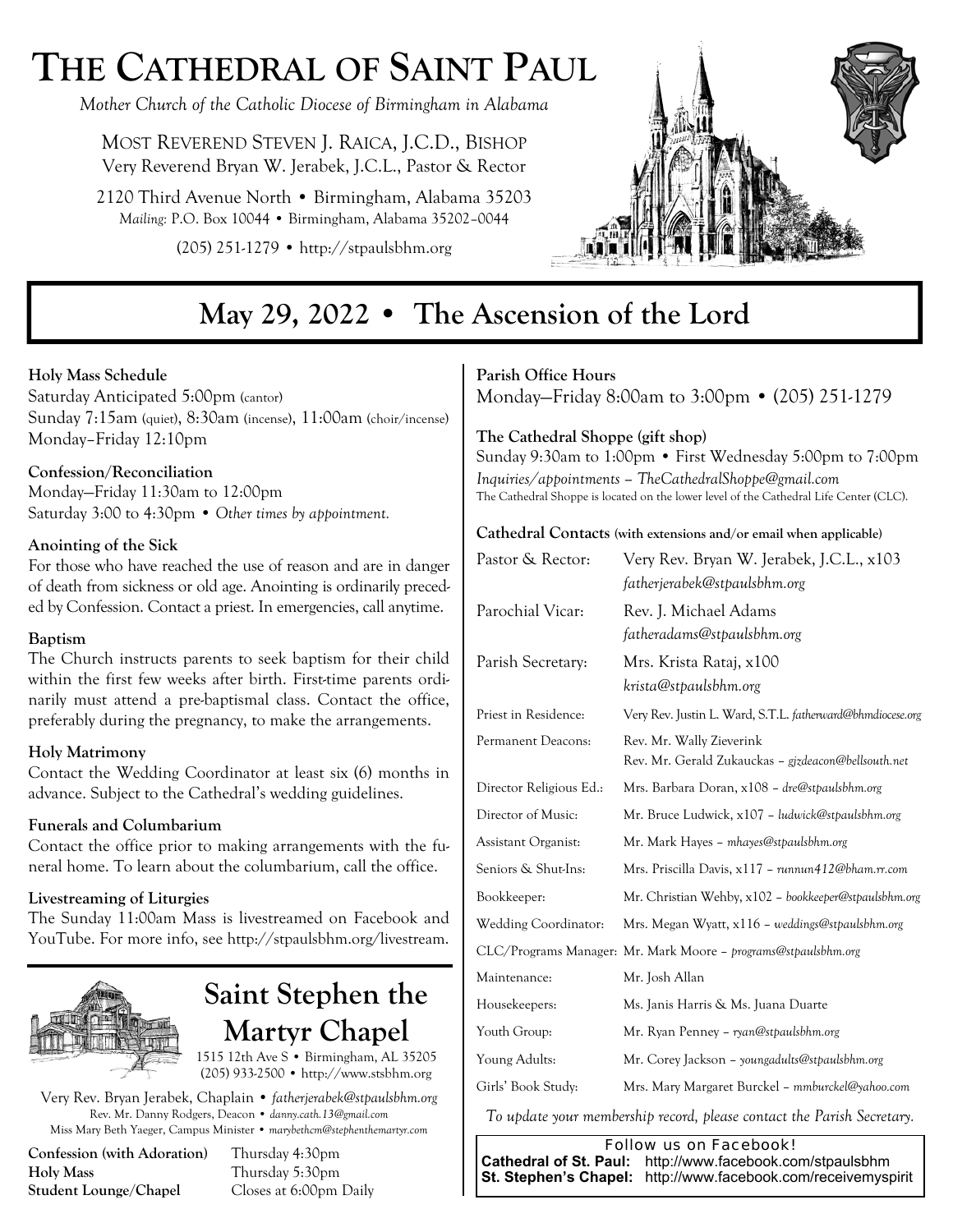



#### **First Light Shelter for Homeless Women and Children**

DID YOU KNOW that volunteers from the Cathedral have faithfully provided dinner to the women and children staying at First Light for more than 30 years? We currently have 7 meal teams that cook and serve for one week every other month. This is a wonderful opportunity to share the gift of Christ's love to those in need! Our upcoming dates to serve are June 12-18, August 14-20, October 9- 15 and December 11-17.

If you are interested in learning more about this ministry, please email Nancy Heck-npheck@bellsouth.net

#### **Italian American Heritage Society Scholarship‐Due Date Near!**

If you plan to apply for the \$500 scholarship given by the Italian American Heritage Society, the due date is very near. To be accepted, your essay must be postmarked no later than May 31, 2022. This is the date the essays are due. Any essay received with a later postmark will not be accepted, but it can be submitted next year. Participate by telling us what your Italian Heritage means to you and meeting the other requirements. See our website at **iahsbham.com for the guidelines.** 

Everyone of Italian Heritage is invited to the Italian-American Heritage Society, which meets on the second Sunday of each month at 2 P.M. at Our Lady of Sorrows Parish Hall. Please join us in our celebration of our shared heritage. The next few meetings are scheduled for June 12, July 10, August 14 and September 11. For further information, please call Mary Jo Fritts at 205 222-3443.

\_\_\_\_\_\_\_\_\_\_\_\_\_\_\_\_\_\_\_\_\_\_\_\_\_\_\_\_\_\_\_\_\_\_\_\_\_\_\_\_\_\_\_\_\_\_\_\_\_\_\_\_\_\_\_

## **Camp St. Bernard**

We have opened registration for Camp St. Bernard for this summer! Camp St. Bernard offers overnight and day camps for campers ages 6-14 on the campus of St. Bernard Abbey and Prep School in Cullman, AL. Camp activities start on Sunday evening and conclude on Friday afternoon. Registration is now open for a great summer of making friends, enjoying the outdoors, and spending some time at St. Bernard!

**We are resuming pot luck lunches on a quarterly basis beginning** on Sunday, June 12th! Please join us after the 11:00am Mass for **food and fellowship. All are welcome! Please bring something to share. Hope to see you!** 

## **Mass on Monday, May 25th, Memorial Day, will be at 9:00am only. The Parish office will be closed. Thank you!**

## Catholic Kids Week **Plus**

Catholic Kids Week **Plus** consists of two separate programs: A) for rising  $4K$  to rising  $5<sup>th</sup>$  graders B) for rising  $6<sup>th</sup>$  graders through rising  $12<sup>th</sup>$  graders) Program A for the younger children will meet June 13-16 (Monday through THURSDAY) from 9:00 a.m. — 12 noon, ending with a celebratory lunch after the 12:10 Mass on Thursday. Program B for the older children will be a Totus Tuus type program and will begin Sunday evening, June 12, from 7 p.m. to 9 p.m.; Monday through Wednesday (June 13-15), 12:10 p.m. (Mass) to 3 p.m. and Thursday (June16) 12:10 p.m. (Mass) to end of celebratory lunch.

> Please contact Barbara Doran: dre@stpaulsbhm.org or (205) 725-8163 (direct line) to receive the signup forms.

EWTN is hiring for many positions onsite in Irondale! Combine your faith and career at EWTN! We have the following positions available:

*Front Desk Reception, Administrative Assistant, Cash Management Specialist, Payroll Assistant, HR Generalist, Marketing Support Manager, Printing & Mailing Specialist, Program Scheduling Assistant, IT Support Technician (Tier I and II), Sr. Network & Systems Administrator, Custodian, Traffic Assistant – Entry-Level, will train!* 

For information on job requirements, go to https://www.ewtn.com/employment Please email cover letter, salary requirements & resume to humanresources@ewtn.com

### **SNACK BAGS FOR OUR NEIGHBORS IN NEED**

Please consider helping us by donating snack bags for our Neighbors in Need! Our Snack Bag Ministry is a great opportunity for individuals, families and parish groups to participate in our effort to serve the 75-100 people who come to us each week for food. We welcome anyone who feels called to help with this ministry to call the office for more information. Thank you!

### *Baptismal Preparation*

*The Baptismal Preparation Class is at 9:45am in the CLC and the dates are as follows: June 12, Aug. 14, Oct. 16, and Dec. 11. Please call the office to sign up and for more information before your baby is born!*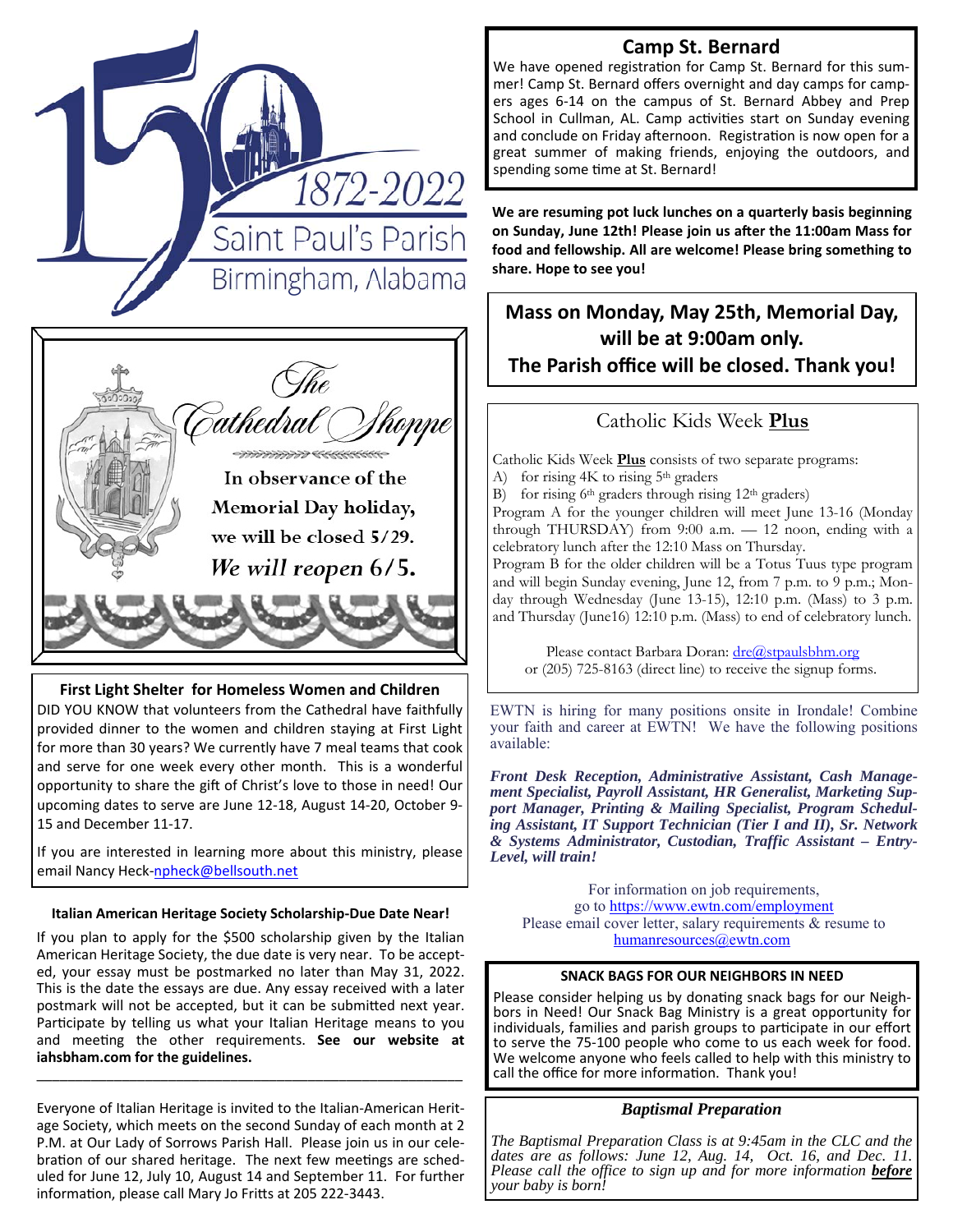## **The Knightly News... Fr. James E. Coyle Council #9862**



☆

*Interested in learning more about the benefits of joining the Knights of Columbus? Please visit www.KOC9862.org or contact Jack Boggan at 706-1209. We are a group of dedicated men who are joined together by faith and community support.*

## **St. Thomas Aquinas Academy**

Enrollment for St. Thomas Aquinas Academy, a Catholic homeschool co-op that meets at the Cathedral, will run from June 1 through June 15. Our high school class offerings this year include Spanish, Biology, Chemistry, and Physics, as well as Art History, Chess, and Science Labs. For more information and to view the complete list of classes offered, visit https://staabhm.weebly.com/.

## **Eucharistic Revival: My Flesh for the Life of the World**

The United State Conference of Catholic Bishops (USCCB) has called for a Eucharistic Revival, a three-year "grassroots revival of devotion and belief in the Real Presence of Jesus in the Eucharist." Particularly right now, the bishops feel the Church in the United States needs (1) healing, (2) unity, (3) formation, and (4) sending. The mission of the revival is to renew the Church by enkindling a living relationship with the Lord Jesus Christ in the Holy Eucharist. Locally, we will prepare for the Eucharistic Revival with a Forty Hours Devotion, beginning June 17 at the Cathedral of St. Paul. The devotion will culminate with a Eucharistic procession through the streets of downtown Birmingham on June 19, the Feast of Corpus Christi, at 7 p.m. Everyone in the Diocese of Birmingham is invited to take part in the devotion and the procession. For more information, please visit *bhmdiocese.org*.

## **CongratulaƟons and Best Wishes to**

Fr. Justin Ward celebrating his 3rd Anniversary of Ordination on June 1st

and

Bishop Robert Baker celebrating his Birthday on June 4th!

**Want to learn to ballroom dance?** Nick Slatsky and Elizabeth Skinner, parishioners of St. Paul's, will be teaching ballroom dancing to young adults aged 18+. Ballroom dancing is a great way to fellowship with your brothers and sisters in Christ and learn a new skill while your at it. No experience necessary!

Time: Mondays from 6-7 p.m. Location: CLC Ballroom Date: March 7th-June 27th Cost: \$5 per person Dance for March: Waltz



**Open to all young adults in the Diocese! For more informaƟon, contact Elizabeth at (205)335‐7328 or Nick at (205)568‐2217.** 

\*\*\*\*\*\*\*\*\*\*\*\*\*\*\*\*\*\*\* "I Love America" Patriotic Concert

 $\star$ ☆ Join us for a FREE, fun, patriotic birthday celebration for  $\lambda$  bold us for a FKEE, full, patholic bifulary celebration for  $\lambda$  our nation! Saint Aloysius Church will host the 8<sup>th</sup> Annual  $\lambda$  $\frac{1}{\sqrt{x}}$  "I Love America" concert on Friday, July 1 at 6:30 p.m.  $\frac{1}{\sqrt{x}}$ Members of the Saint Aloysius Choir, along with others  $\overrightarrow{X}$ from surrounding churches, will lead the audience in songs that form the foundation of the United States of America  $\overrightarrow{X}$  that form the foundation of the United States of America- $\frac{1}{\sqrt{2}}$  "The Star Spangled Banner," "America the Beautiful," "God  $\frac{1}{\sqrt{2}}$ Bless America," "God Bless the U.S.A.," and many more! Joining the choir in song will be The Waylighters Gospel  $\overrightarrow{\mathcal{X}}$  Quartet, Voices of the South Barbershop Chorus, and Har- $\overrightarrow{\mathcal{X}}$  $\frac{1}{\sqrt{2}}$  mony Hills Chorus. Come see a touching tribute to our  $\frac{1}{\sqrt{2}}$ armed forces as the Lake View American Legion Post 2011 presents the Colors and Service Flags from each branch of  $\frac{1}{2}$  $\overrightarrow{\mathbf{x}}$  the military, including the P.O.W. Please accept this invita- $\frac{1}{\sqrt{2}}$  tion to honor our country and our service men and women. New this year: G. R.'s Smokehouse food truck will be on Site beginning at 4:30 p.m. Enjoy BBQ before the concert! All are welcome. Saint Aloysius Church is located at 751  $\frac{1}{\sqrt{2}}$ Academy Drive in Bessemer.

## \*\*\*\*\*\*\*\*\*\*\*\*\*\*\*\*\*\*\*\*

#### **Please join us for Coffee & Catechesis 11 ‐ 11:45 A.M. ‐ every other Wednesday at the Cathedral of St. Paul Life Center (CLC)**

John Martignoni will guide participants through an Apologetics Series beginning June 8th. For more information & to view past lectures, visit: http://bhmdiocese.org/coffee-and-catechesis

**A special thanks to Michael Sperando for folding the Bulletins and Orders of Worship!** 

**This week please remember in your prayers the sick, the shut-ins and hospitalized, especially:** David Hood, Anthony Leipert, Bill Collins, Jack Sugrue, Bill Hulsey, Charles Gardner, Tyler Hatcher, Ronda Bell, John Slaughter, Leacle Waters, Anthony Marino, Michelle Kemp Ramsay, Joseph Johnson, Caitlin Pilarski, Joey Giangrosso, Jerome Cravey, Frances Naro, Baker Mauer, Miriam Bailey, Jennifer Manley, Linda Boggan, Nicholas Landry, Pamela Dewberry, Sherri Miles, Louis Stalnaker, Lisa Bender, Dorothy Smith, Stella Glover, Lisa Tucker, Nancy Mitchell, Shirley Sutton, Eve Moore, Bobbie Sherk, Lorraine & Tim Bollinger, John Birk, Kimberly Buck, Vera Mendoza, Adeline & Don Williams, Adele Eades, Michael Gollehon, Linda Kay, Jack Bisson, Dave Ryan, Kirsten & Ed Burdick, George Ford, Anika Smith, Ralph Thompson, Janet Joseph, Hector Caucutt, David Peeples, Joyce Goltz, Margaret Kay, Cynthia Murry, Suzanne Miles, Jessica Jones, Dorothy Levesque, Mary Jerabek, Leonard Jerabek, Kathleen Jerabek, Michael Howell, Ila Shenk, Tony Traficante, Henry Hardin, Carrie Towle, Ian McLaughlin, Sam Moore, An Nguyen, James Harry Douglas, Maureen Angelini, Thomas Perna, Jr., Suzanne Dillon, Kayla Garraway, Doris Robertson, Jon Serio, Bonnie Godhigh, Larry Dye, Susannah Blackstone, Dee Bissett, Dolly Carroll, Barbara Delhomme, June Little, Nina Youngblood, Robbie Roy, Leah Jane Rovey, Candice Boyland, Brandon Fisher, Mary Ann Johnson, Hans Lang, Grace Detling, Anna DeLeon, Christi Ingram, Nancy Hudson, Patrick Coyle, Kayla Perry, Addison Cox, John Cooney as well as all those who have died.

**Let us pray for all of our parish family members who have been deployed.**